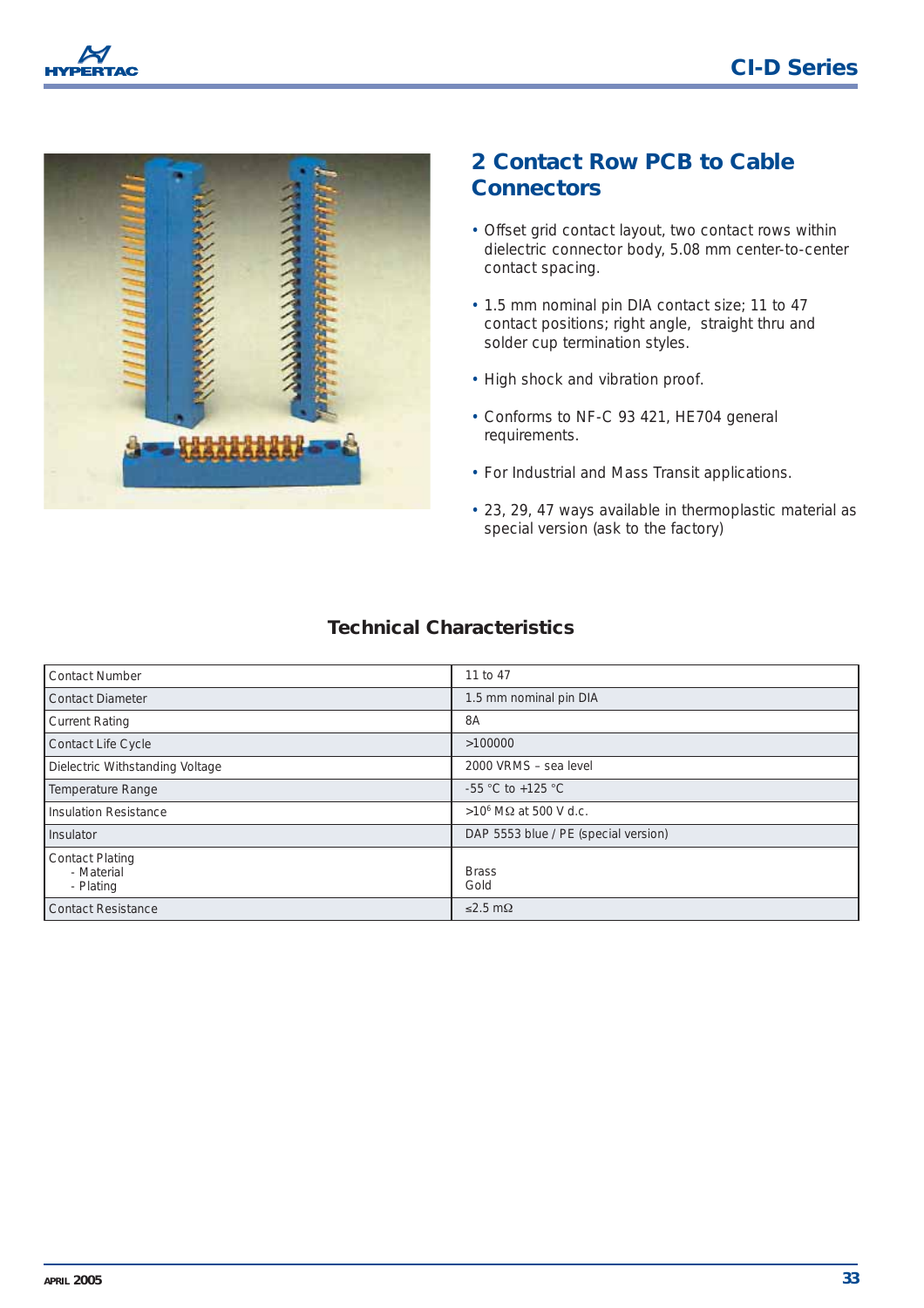

## **Ordering Information**



**Plug & Receptacle**



| No of contact |       | 17    | 23    | 29    | 35     | 41     | 47    |
|---------------|-------|-------|-------|-------|--------|--------|-------|
| n             | 46.00 | 61.25 | 76.5  | 91.7  | 106.95 | 122.2  | 137.3 |
| B             | 38.96 | 54.2  | 69.44 | 84.68 | 99.92  | 115.16 | 130.4 |

Dimensions are in mm